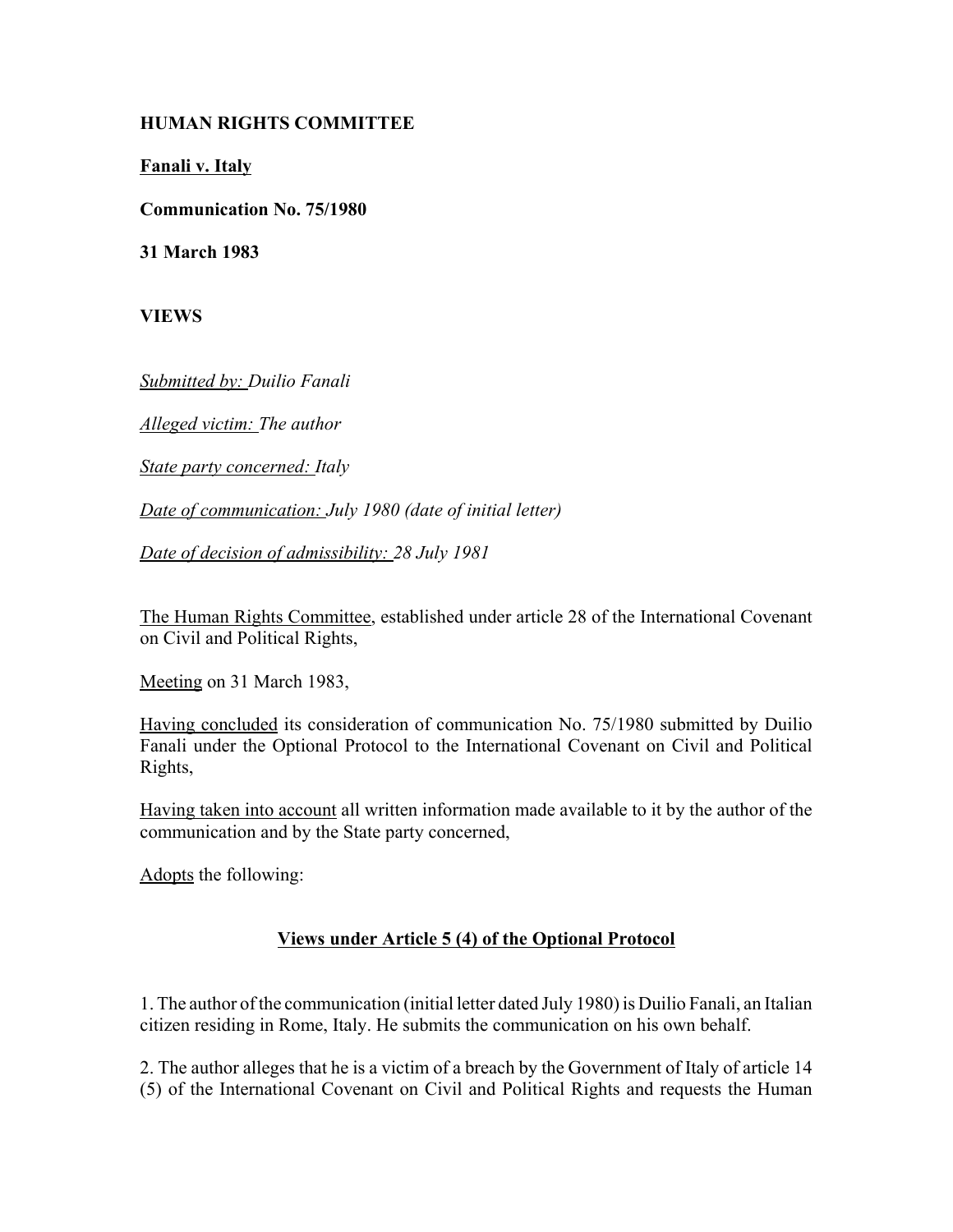Rights Committee to examine his case.

3.1 The author, a retired Air Force General, states that having been sentenced by the Constitutional Court on 1 March 1979 to one year and nine months' imprisonment and to a fine of 200,000 Life, conditionally suspended, on the charge of corruption through actions contrary to the duties of office, he was denied the right to appeal against the allegedly unsubstantiated charges and related conviction. The criminal proceedings had taken place before the Constitutional Court, as part of a larger criminal suit involving also members of the Government for whom the Constitutional Court was the only competent tribunal. While the Italian Constitution provides that no appeal is allowed against decisions of the Constitutional Court in as far as they concern the President of the Republic and the Ministers, the "ordinary' law No. 20 of 25 January 1962 extends the above constitutional provisions of 'no appeal' to 'other individuals' sentenced by the Constitutional Court for crimes related to those committed by the President of the Republic or Ministers. The author claims that because law No. 20 is not a constitutional law it should be rescinded and therefore is not applicable in his case.

3.2 Mr. Fanali submits that the Italian reservation with regard to the applicability of article 14 (5) of the International Covenant on Civil and Political Rights could not be regarded as valid because of defective Italian domestic procedures used in promulgating it. He further argues that, even if valid, the reservation did not apply in his case because it excludes Italy's obligation under the Covenant to grant the right to appeal only as far as the President of the Republic and Ministers are concerned.

3.3 The author states that the preliminary investigations and trial proceedings related to several politicians and some 'laymen', such as the author himself, and were based on charges of corruption and abuse of public office in connection with the purchase by the Italian Government of military planes of the type Hercules C130 from the United States of America company, Lockheed.

3.4 The author claims that during the preliminary investigations and trial proceedings due process was not always observed. Most of these events took place before 15 December 1978, the date of entry into force for Italy of the Covenant and the Optional Protocol. However, the judgement by the Constitutional Court which the author claims has caused him severe material and moral damage and from which he had, contrary to article 14 (5) of the Covenant, no right to appeal, was rendered on 1 March 1979, as mentioned above.

3.5 The author finally states that the matter has not been submitted under any other procedure of international investigation or settlement.

4. By its decision of 24 October 1980, the Human Rights Committee transmitted the communication under rule 91 of its provisional rules of procedure to the State party concerned, requesting information and observations relevant to the question of admissibility of the communication.

5.1 In its submission dated 12 January 1981, the State party objected to the admissibility of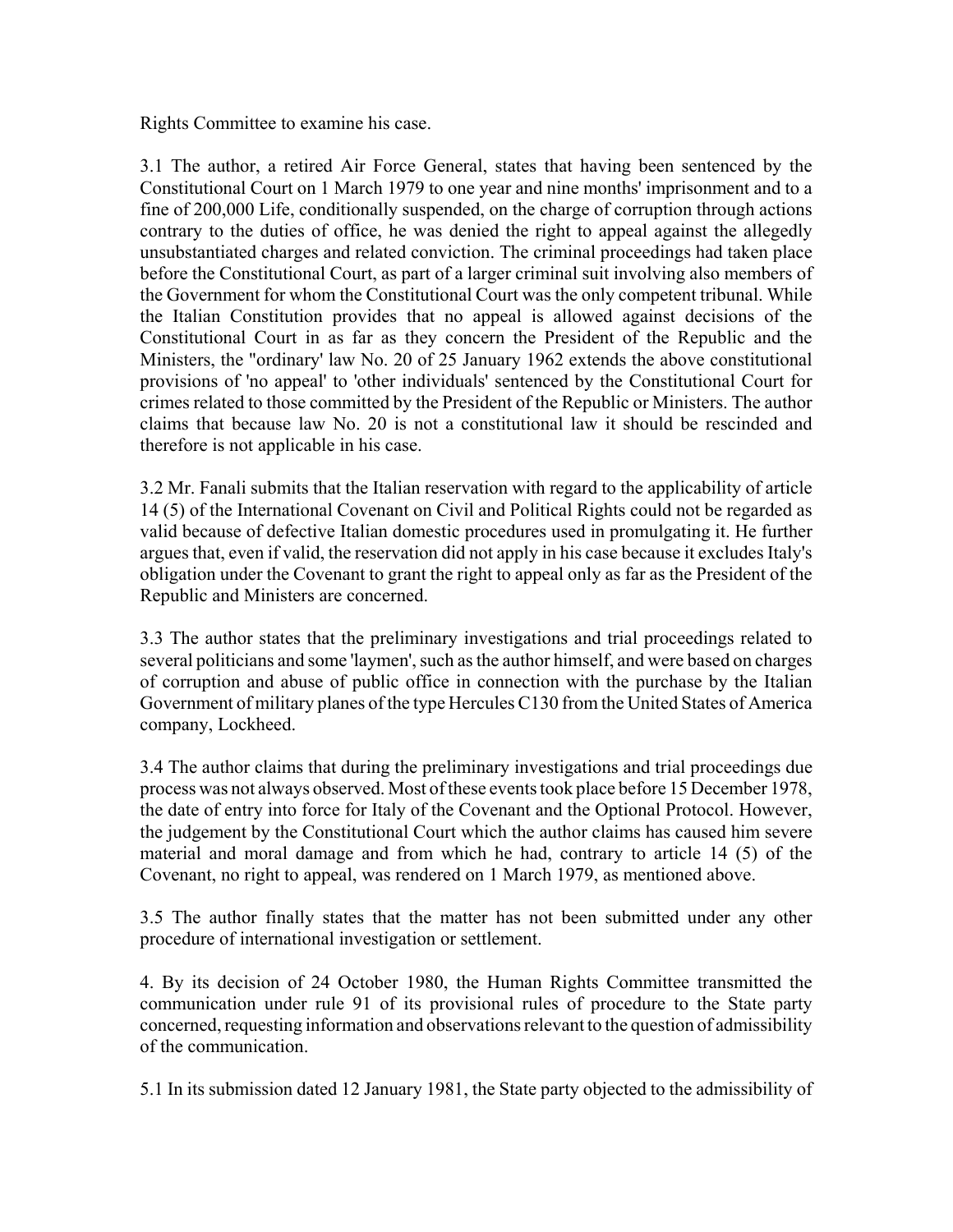the communication invoking  $(a)$  the specific reservation made by the Italian Government upon the deposit of the instrument of ratification of the Optional Protocol to the International Covenant on Civil and Political Rights, with respect to article 5 (2), that the Committee ... 'shall not consider any communication from an individual unless it has ascertained that the same matter is not being and has not been examined under another procedure of international investigation or settlement" and (b) the Italian declaration made upon deposit of the instrument of ratification of the Covenant on Civil and Political Rights with regard to article 14 (5) of the Covenant intended to protect the legality of the conduct, 'at one level only, of proceedings before the Constitutional Court'.

5.2 The State party submitted with regard to the condition stipulated in article 5 (2) (a) of the Optional Protocol, that verification of the statement of the author that he has not already submitted the 'matter" to another international tribunal should not be restricted to the affirmation of this fact, 'but must rather have the objective of ascertaining that the 'same matter', as prescribed by article 5, paragraph 2, is not already being examined by another international body to which it might have been submitted by an individual other than the author of the communication addressed to this Committee'. The State party then concluded that ... "the determining element is the 'matter' submitted to the international body and not the individual author of the communication or of the application ...".

5.3 The State party, then referring to the specific case of Duilio Fanali before the Human Rights Committee, pointed out that the former co-defendants of Mr. Fanali in the proceedings before the Constitutional Court had submitted "the same matter" to the European Commission of Human Rights, concerning several of the same alleged violations related to the procedure, competence and judgement of the Constitutional Court that have been put forward by Mr. Fanali.

5.4 In its note the Italian Government then referred to the Italian declaration with regard to article 14 (5) which ... "clearly precludes the applicability of the principle of review by a higher court, contained in article 14, paragraph 5, to the above-mentioned proceedings, which took place before the Constitutional Court in accordance with the Italian legislation in force".

6.1 On 13 March 1981, the author of the communication forwarded his comments in reply to the State party's submission of 12 January 1981. He objected to the State party's contention of inadmissibility made with respect to the provisions of article 5 (2) (a) of the Optional Protocol and with regard to article 14 (5) of the Covenant. With regard to the first the author contested, Inter alia, the argument of the Italian Government "that other individuals have filed an appeal before another international tribunal in connection with the same sentence and that this (cases-pendency) constitutes the preclusion contemplated by article 5 (2) of the Protocol". He argued that "cases-pendency" only exists when two or more distinct actions have been brought by the same individual before different tribunals.

6.2 Referring to the second contention of inadmissibility by the Italian Government on the grounds of the Italian declaration made with regard to the applicability of article 14 {5) of the Covenant to Italy, the author pointed out that the reservation regarding article 14,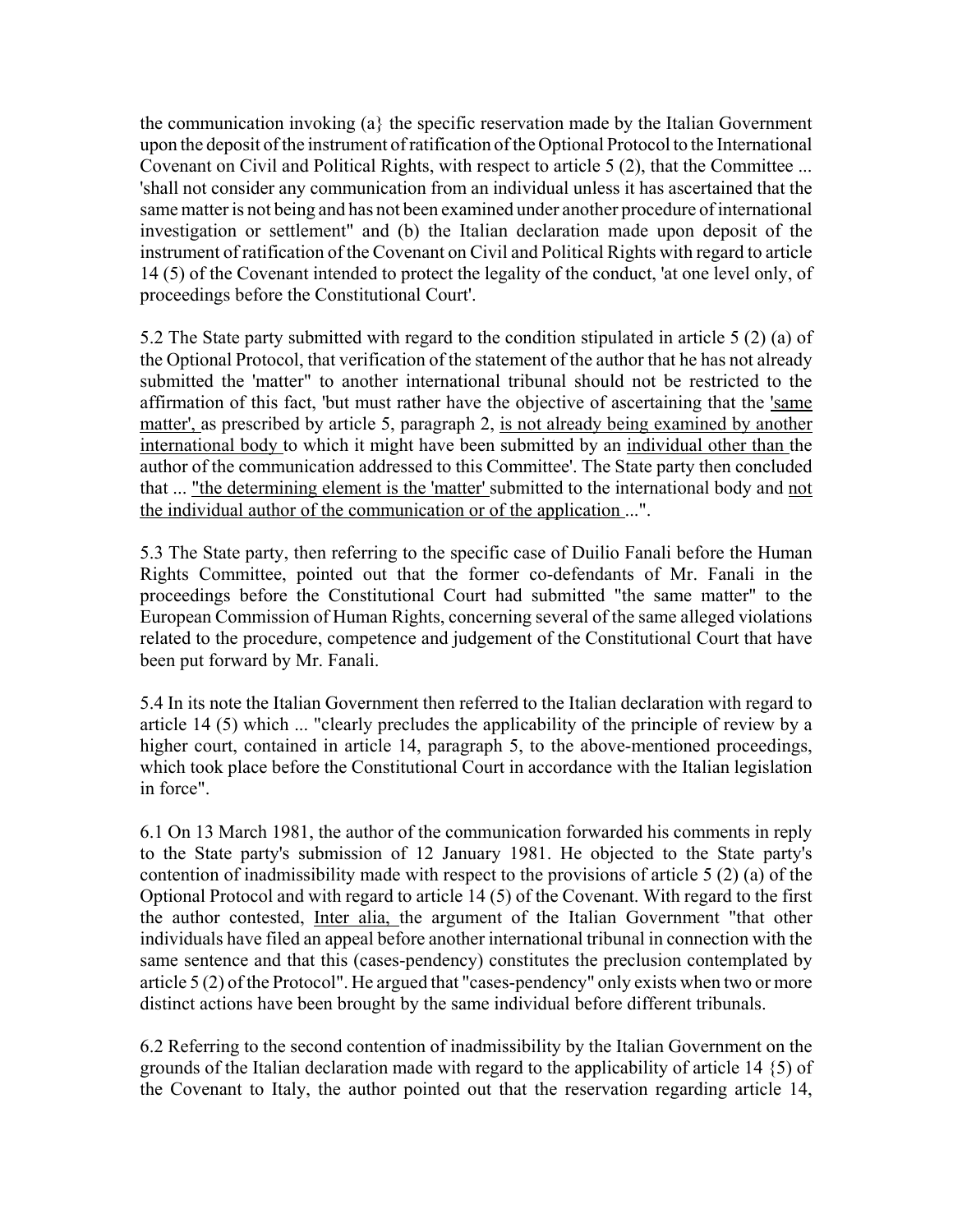paragraph 5, of the Covenant did not apply to his status as a 'layman' and 'non-politician'. He drew the attention of the Committee to the full text of the said reservation which reads as follows: "Article 14, paragraph 5, shall be without prejudice to the application of existing Italian provisions which, in accordance with the Constitution of the Italian Republic, govern the conduct, at one level only, of proceedings instituted before 'the Constitutional Court in respect of charges brought against the President of the Republic and its Ministers".

6.3 The author further argued that his right to appeal was not only confirmed by the inapplicability of the Italian reservation, but also by the provisions of article 2 (3) of the Covenant. He therefore could not be deprived of the right to appeal provided for in article 2 (3) of the Covenant even if the Italian reservation to article 14 (5) were applicable. The author stressed that no reservation was made by Italy with regard to article 2 (3) of the Covenant.

7.1 Having examined the information before it, the Committee concluded that it could not at that stage reject the communication as inadmissible on the basis of the Italian reservation to article 14 (5) of the Covenant, since the text of the reservation only referred to the President of the Republic and the Ministers and that, therefore, the communication was not, within the meaning of article 3 of the Optional Protocol, incompatible with the provisions of the Covenant read in conjunction with this reservation.

7.2 With regard to article 5 (2) (a) of the Optional Protocol, the Committee did not agree with the State party's contention that "the same matter" had been brought before the European Commission of Human Rights since other individuals had brought their own cases before that body concerning claims which appeared to arise from the same incident. The Committee held that the concept of "the same matter' within the meaning of article 5 (2) (a) of the Optional Protocol had to be understood as including the same claim concerning the same individual, submitted by him or someone else who has the standing to act on his behalf before the other international body. Since the State party itself recognized that the author of the present communication had not submitted his specific case to the European Commission of Human Rights, the Human Rights Committee concluded that the communication was not inadmissible under article 5 (2) (a) of the Optional Protocol.

8. On 28 July 1981 the Human Rights Committee therefore decided that the communication was admissible.

9.1 In its submission under article 4 (2) of the Optional Protocol, dated 15 February 1982, the State party reiterates its earlier contention that the communication is inadmissible, citing in support the decision of the European Commission of Human Rights in the "Lockheed Affair', on 18 December 1980, declaring inadmissible the case against Italy brought by Messrs. Crociani, Lefebvre, Palmiotti and Tanassi (former co-defendants of Mr. Fanali before the Constitutional Court).

9.2 The State party further points out that the purpose of Italy's reservation to article 14 (5) of the International Covenant on Civil and Political Rights was to safeguard existing provisions in Italian law such as article 49 of the Code of Criminal Procedure and law No.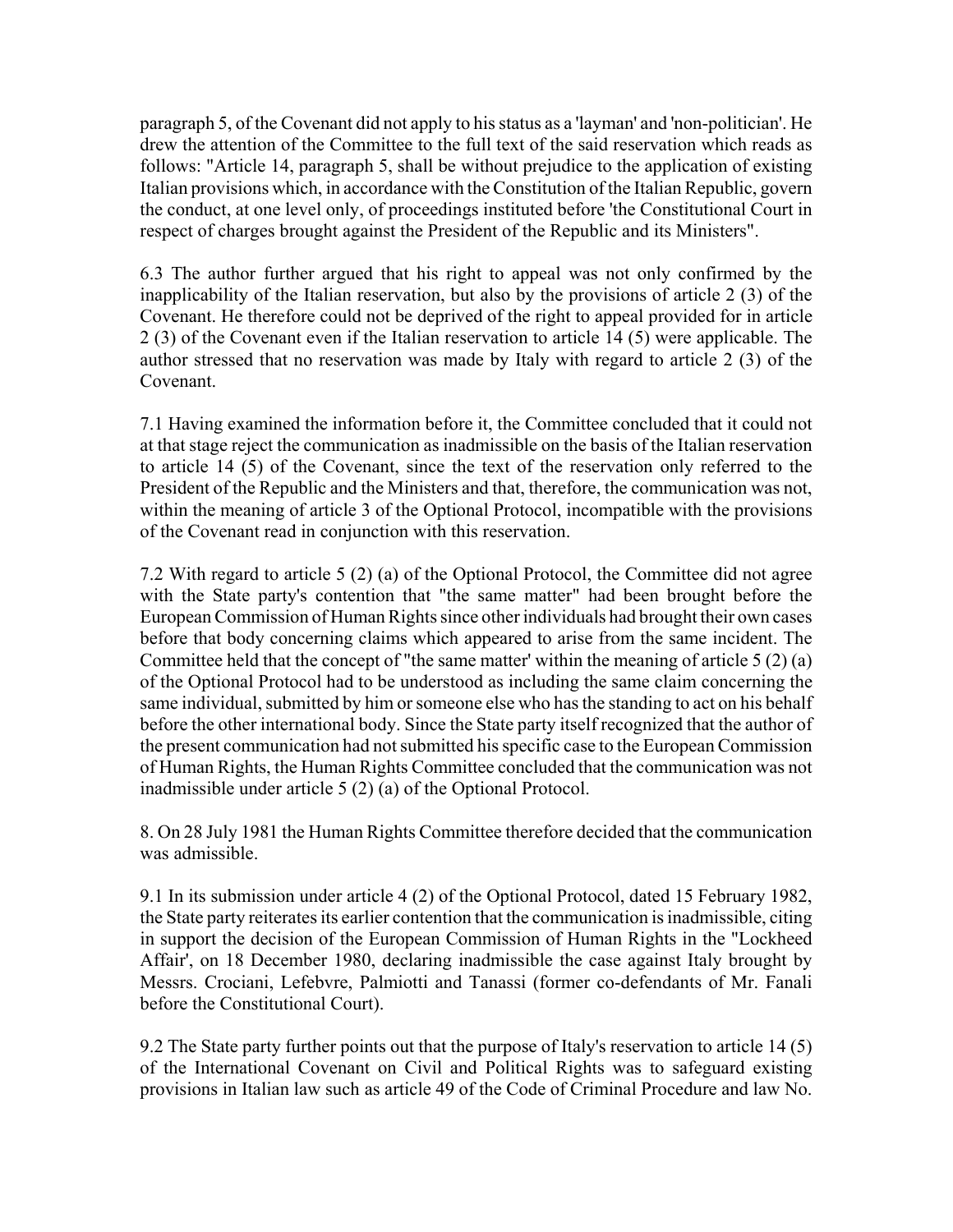20 of 25 June 1962 which allow for the conduct of proceedings before the Constitutional Court, at one level only. Article 49 of the Code of Criminal Procedure provides for a common trial for persons accused of the same crime; law No. 20 of 25 June 1962 extends in specific cases the competence of the Constitutional Court to persons other than the President of the Republic and Ministers.

9.3 Finally, the State party refutes the author's contention that law No. 20 of 25 June 1962 is unconstitutional, citing a judgement of the Constitutional Court on 2 July 1977 specifically upholding the constitutionality of the said law.

10.1 In his response dated 29 June 1982, commenting on the State party's submission under article 4 (2) of the Optional Protocol, Mr. Fanali maintains, inter alia, that the "one level only" proceedings before the Constitutional Court in the 'Lockheed Affair" are widely recognized as having been unjust and that there are several draft bills and reports before the houses of the Italian Parliament proposing changes in the present juridical regime.

10.2 The author also rejects the interpretation placed by the State party upon its reservation to article 14 (5) of the International Covenant, holding it to be 'extensive' and thus contrary to the generally accepted legal principle of 'restrictive' interpretation of reservations.

11.1 The Human Rights Committee notes the decision of the European Commission on Human Rights of 18 December 1980 declaring inadmissible the cases of Messrs. Crociani, Lefebvre, Palmiotti and Tanassi. These applications concerned different allegations. Furthermore, the right of appeal is not granted under the European Convention of Human Rights. For the reasons stated in paragraph 7.2 above, *the* Human Rights Committee reaffirms its earlier decision that the communication brought by Duilio Fanali was admissible. It therefore has to examine the merits of the dispute which relates mainly to the effect of the Italian reservation.

11.2 AS regards the merits of the present case, the Committee has examined the communication in the light of all information made available to it by the parties as provided for in article 5 (1) of the Optional Protocol.

11.3 The author of the communication alleges that the Italian juridical system which prevented him from appealing the judgement rendered by the Constitutional Court on 1 March 1979, is in violation of the provisions of article 14 (5) of the International Covenant on Civil and Political Rights. Article 14 (5) of the 'Covenant reads as follows:

'Everyone convicted of a crime shall have the right to his conviction and sentence being reviewed by a higher tribunal according to law."

11.4 The State party upon ratification of the Covenant has made a reservation with regard to article 14 (5) which it has now invoked. The Committee, therefore, has to decide whether this reservation applies to the present case. The Italian reservation reads as follows:

'Article 14, paragraph 5, shall be without prejudice to the application of existing Italian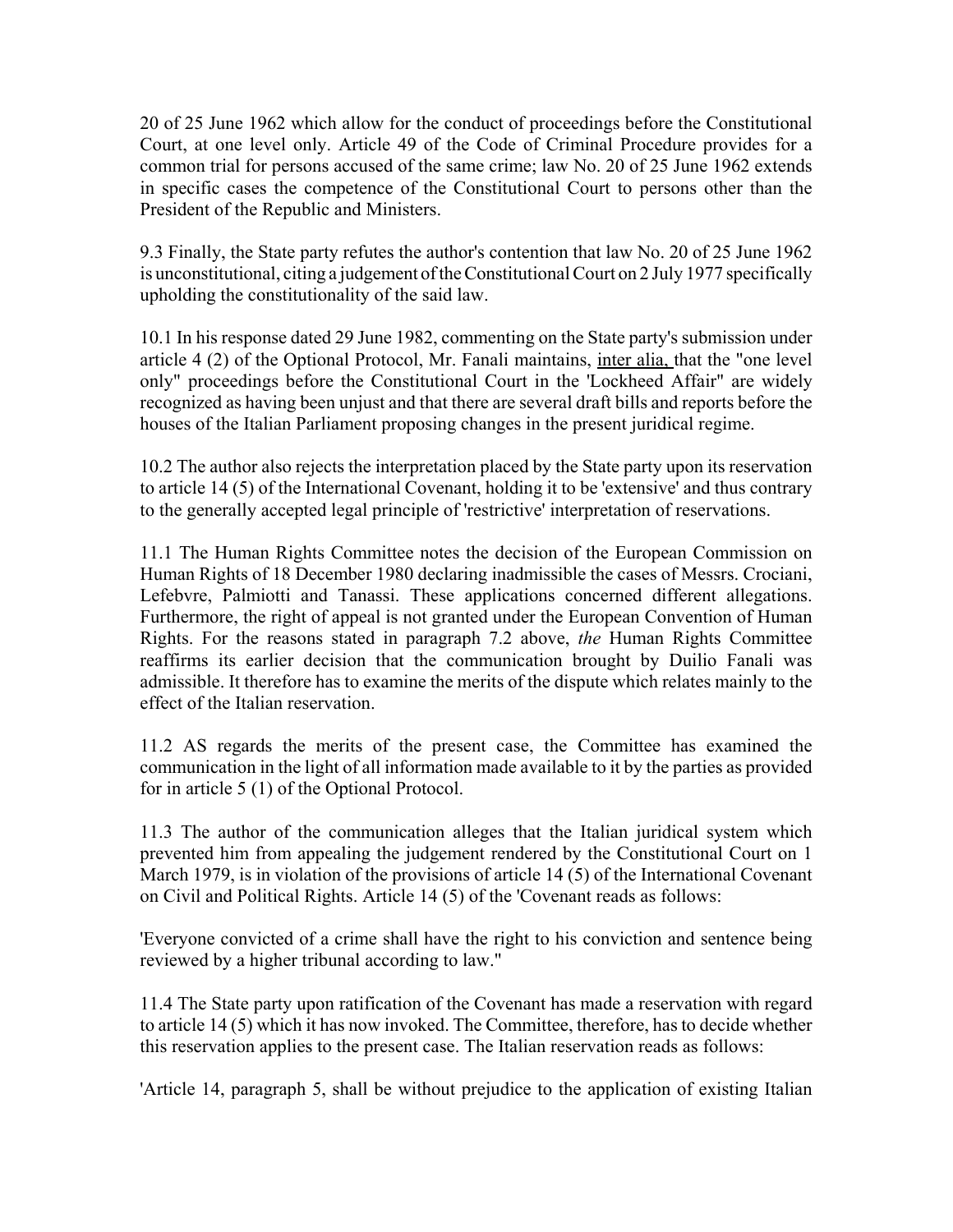provisions which, in accordance with the Constitution of the Italian Republic, govern the conduct, at one level only, of proceedings instituted before the Constitutional Court in respect of charges brought against the President of the Republic and its Ministers.'

11.5 The author contests the applicability of the reservation in his case. He objects to its validity and furthermore argues, inter alia, that he cannot be classified under either of the two categories referred to in the reservation.

11.6 In the Committee's view, there is no doubt about the international validity bf the reservation, despite the alleged irregularity at the domestic level. On the other hand, its applicability to the present case depends on the wording of the reservation in its context, where regard must be had to its object and purpose. Since the two parties read it differently, it is for the Committee to decide this dispute.

11.7 The State party, in its submission under article 4 (2) of the Optional Protocol of 15 February 1982, asserts that the reservation is applicable in the present case, adducing the following grounds: The reference in the reservation to the "one-level only' proceedings before the Constitutional Court with respect to charges brought against the President of the Republic and the Ministers was a reflection of the provisions of article 134 of the Italian Constitution. Article 49 of the Code of Criminal Procedure established the rule of a common trial for persons accused of the same crime. Law No. 20 of 25 June 1962 provided for the application of this rule to the special proceedings instituted before the Constitutional Court in accordance with article 134 of the Constitution, thereby extending the proceedings to persons other than the President of the Republic and its Ministers, if they are charged with the same offences. The constitutionality of this law was upheld by a decision of the Constitutional Court of 2 July 1977.

11.8 The Committee observes that it is outside its competence to pronounce itself on the constitutionality of domestic law. Furthermore, the Committee notes that the reservation only partly excludes article 14 (5) from the obligations undertaken by Italy. The question is whether it is applicable only to the two categories mentioned, and not to the "layman", Mr. Fanali. A close reading of the text shows that a narrow construction of the reservation would be contrary both to its wording and its purpose. The reservation refers not only to the relevant rules of the Constitution itself, but to "existing Italian provisions ... in accordance with the Constitution", thus clearly extending its scope to the implementing laws enacted by the ordinary legislator. As shown by the Government in its submission, it was also the purpose of the reservation to exclude proceedings before the Constitutional Court instituted in connection with criminal charges against the President of the Republic and its Ministers from Italy's acceptance of article 14 (5). Even when proceedings are brought against "laymen", as they were in the present case, they must therefore be described in the terms of the reservation as "proceedings before the Constitutional Court in respect of charges brought against ... Ministers". This follows from the connection between the cases, the charges against the Ministers were the cause and the conditio sine qua non for the other charges and for instituting proceedings against all defendants. It must follow that all of the proceedings were in this sense brought "in respect of charges" against Ministers, because they related to the same matter, which under Italian law only, that Court was competent to consider. On the